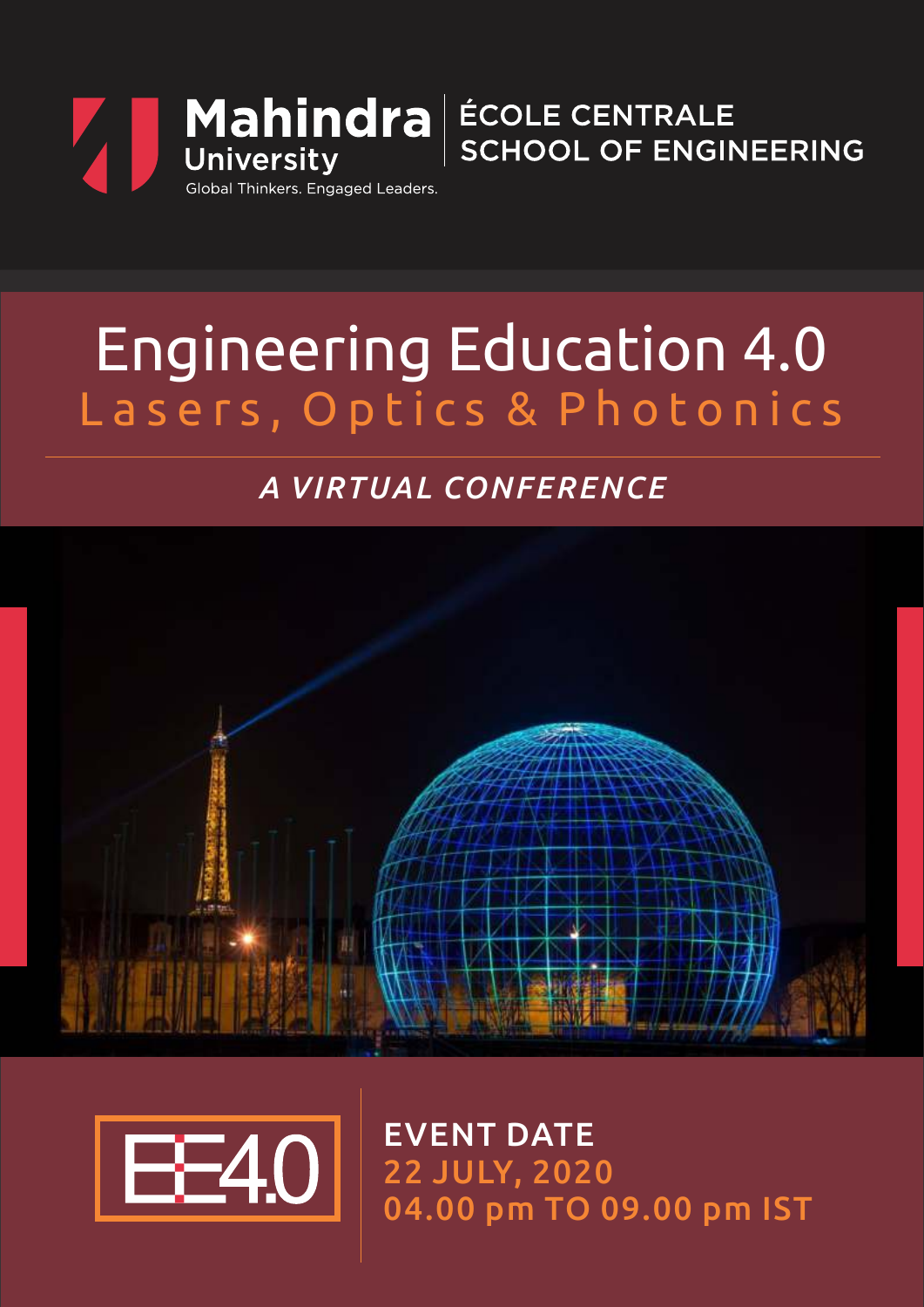#### Engineering Education 4.0: Lasers and Optics & Photonics

Historically, the first industrial revolution began in 1712, which transformed handbased to steam or water powered mechanized production for better productivity, while the second that began in late 1800 exploited electric power and new work culture for attaining mass-scale production e.g. automobiles.

Electronics and Information Technology along with computing and communication technologies underpinned the third industrial (or digital) revolution that began in 1950s and gathered pace in mid-1960s targeting automated production post-two world wars till about 2015.

According to the World Economic Forum, building on the digital revolution, the current emerging Fourth Industrial Revolution or 4.0, in short, is evolving at an exponential pace heralding in the transformation of entire systems of production, management, and governance.



Technologies/buzz words like Artificial Intelligence, Robotics, the IoT, Cloud Computing, Lasers, Fiber Optical Communication, Wi-Fi, Autonomous Vehicles, 3-D printing, Nanoscience and Technology, Biotechnology, Plasmonics, Artificial Materials e.g. Metamaterials, Energy Storage, Quantum Computing, and more, are going to play a major role.

These technologies have opened up huge opportunities for innovation and entrepreneurship and hence require a suitably trained and a diverse work force to handle these newest technologies.

This conference "Engineering Education 4.0: Lasers, Optics and Photonics" has been planned to emphasize and share with the audience a need for including appropriate topics in these areas in engineering education as many of the technologies mentioned above would exploit laser-based optics and photonics technologies.

Several high-profile scientists from around the globe have agreed to share their expertise and knowledge in these contemporary technologies as well as fundamental science that underpins these technologies.

The newly notified Mahindra University proudly announces this virtual conference to present a bouquet of state-of-the-art lectures as a pre-launch event before its formal launch as a research university on 24th July 2020.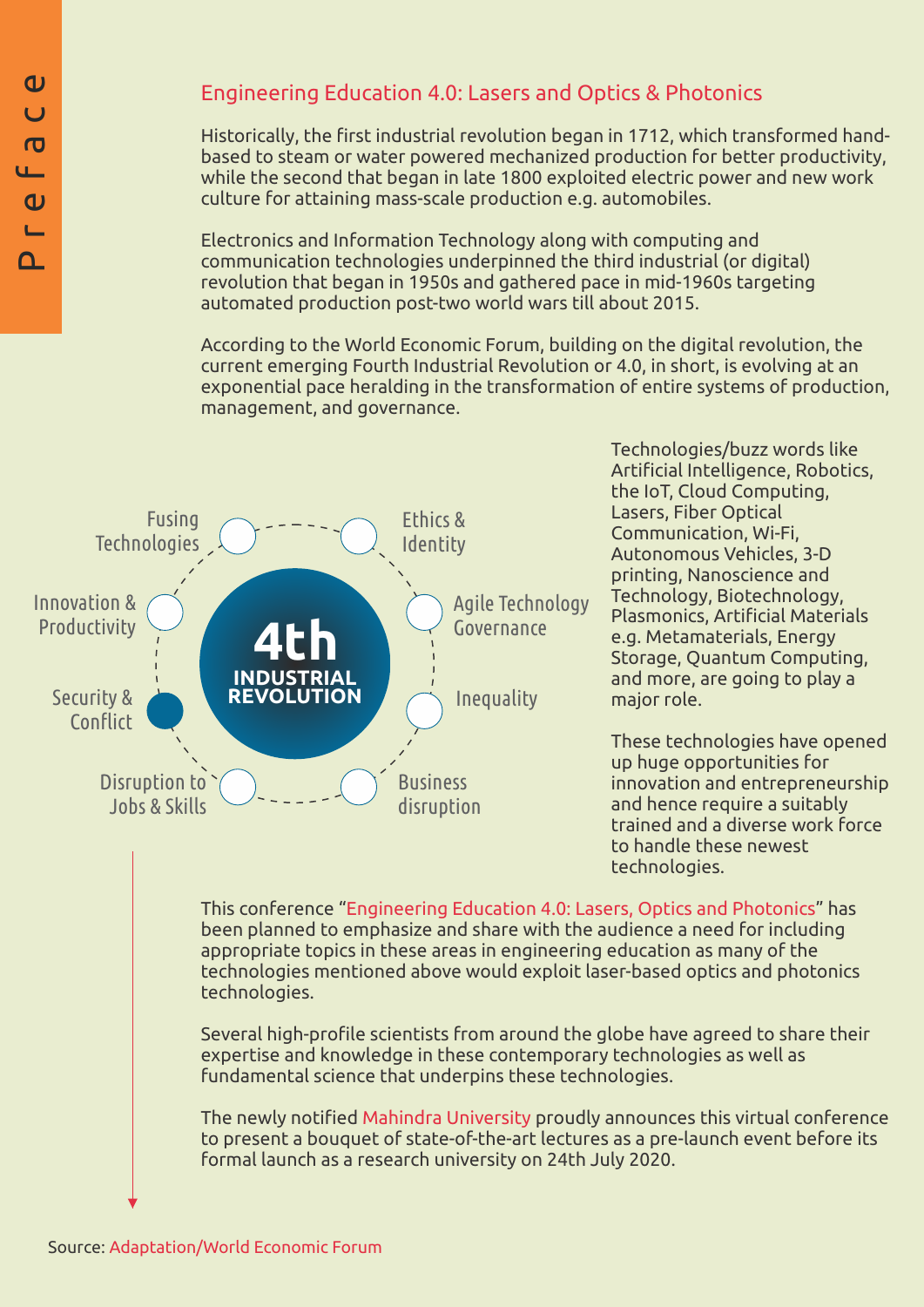#### K E **YNOTESPEAKERS**



**DONNA STRICKLAND NOBEL LAUREATE - PHYSICS 2018** UNIVERSITY OF WATERLOO, **CANADA** 



**SIR DAVID PAYNE DIRECTOR OPTOELECTRONICS RESEARCH CENTRE, UNIVERSITY** OF SOUTHAMPTON, UK

## PLENARY SPEAKERS



**FEDERICO CAPASSO Harvard University USA** 



**JOHN M DUDLEY** University Bourgogne Franche-Comté, France



**KTV GRATTAN** City, University of London **UK** 



**CHENNUPATI JAGADISH** The Australian National University, Canberra, Australia



**WAYNE H. KNOX** University of Rochester **USA** 



**AK SOOD** Indian Institute of Science, Bangalore, India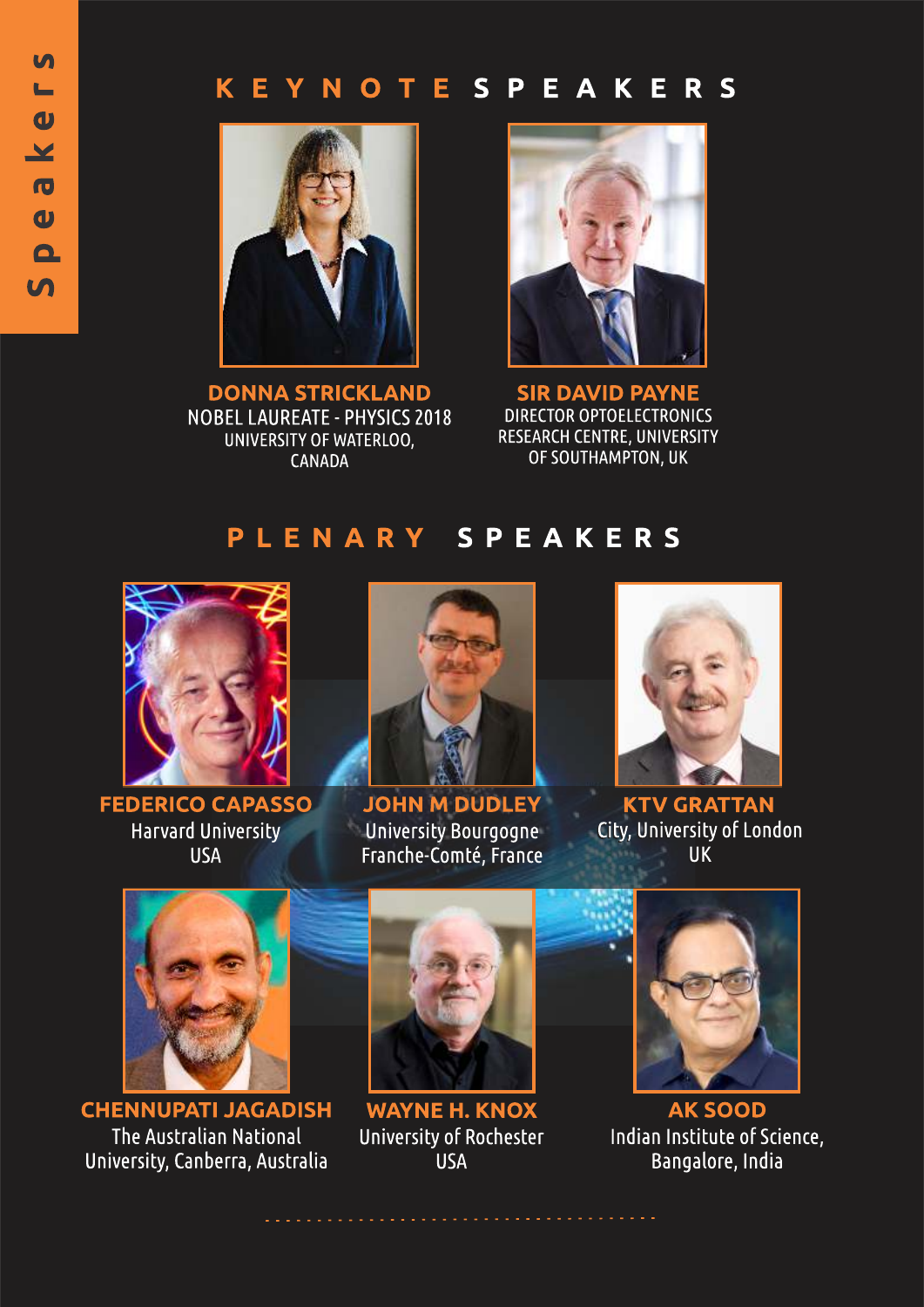#### **DONNA STRICKLAND**

Donna Strickland is a Professor in the Department of Physics and Astronomy at the University of Waterloo and is one of the recipients of the Nobel Prize in Physics 2018 for developing chirped pulse amplification with Gérard Mourou, her PhD supervisor at the time. They published this Nobel-winning research in 1985 when Strickland was a PhD student at the University of Rochester in New York state. Together they paved the way toward the most intense laser pulses ever created. The research has several applications today in industry and medicine  $\overline{\phantom{a}}$ including the cutting of a patient's cornea in laser eye surgery, and the machining of small glass parts for use in cell phones.

Strickland was a research associate at the National Research Council Canada, a physicist at Lawrence Livermore National Laboratory and a member of technical staff at Princeton University. In 1997, she joined the University of Waterloo, where her ultrafast laser group develops high-intensity laser systems for nonlinear optics investigations.

Strickland was named a Companion of the Order of Canada. She is a recipient of a Sloan Research Fellowship, a Premier's Research Excellence Award and a Cottrell Scholar Award. She received the Rochester Distinguished Scholar Award and the Eastman Medal from the University of Rochester. Strickland served as the president of the Optical Society (OSA) in 2013 and is a fellow of OSA, the Royal Society of Canada, and SPIE (International Society for Optics and Photonics). She is an honorary fellow of the Canadian Academy of Engineering as well as the Institute of Physics. She received the Golden Plate Award from the Academy of Achievement and holds numerous honorary doctorates. Strickland earned a PhD in optics from the University of Rochester and a B.Eng. from McMaster University.

#### **DAVID NEIL PAYNE**

David Neil Payne CBE FRS FREng is Director of the Optoelectronics Research Centre at the University of Southampton UK. His work has had a great impact on telecommunications and laser technology over the last forty years.

The vast transmission capacity of today's internet results directly from the erbium-doped fibre amplifier (EDFA) invented by David and his team in the 1980s.

His pioneering work in fibre fabrication in the 70s resulted in almost all of the special fibres in use today including fibre lasers. With US funding, he led the team that broke the kilowatt barrier for fibre laser output to international acclaim and now holds many other fibre laser performance records.

He has published over 650 Conference and Journal papers. As an entrepreneur David's activities have led to a cluster of 11 photonics spin-out companies in and around Southampton. He founded SPI Lasers PLC, which was acquired by the Trumpf Corporation of Germany.

He is an Emeritus Chairman of the Marconi Society and a foreign member of the Russian Academy of Sciences, the Royal Norwegian Academy of Sciences, the Indian National Science Academy and the Indian National Academy of Engineering.

David is a fellow of the Royal Society and the Royal Academy of Engineering.

#### **FEDERICO CAPASSO**

Federico Capasso is the Robert Wallace Professor of Applied Physics and Vinton Hayes Research Fellow in Electrical Engineering at the School of Engineering and Applied Sciences, Harvard University which he joined after a 27-year career at Bell Labs, where he was a researcher, department head and Physical Research VP.

He holds a Doctor's degree in Physics for the University of Rome, Italy. He pioneered band gap engineering of semiconductor heterostructures, leading him to the invention of the cascade laser. He did seminal work on metasurfaces including the discovery of the generalized laws of refraction and reflection and flat optics. He reported the first measurement of the repulsive Casimir force. He is co-author of over 600 papers. He holds 70 US patents and is co-founder of two startup companies EOS Photonics, now part of Pendar Technologies, and Metalenz.

His wards include the Balzan Prize, the Rumford Prize of the American Academy of Arts and Science; the Gold Medal of the SPIE, the King Faisal International Prize for Science, the IEEE Edison Medal, the American Physical Society Arthur Schawlow Prize, the Optical Society of America Robert Wood Prize; The Franklin Institute Wetherill Medal, the Material Research Society Medal, among many others.

He is a Member of the National academy of Sciences and National Academy of Engineering (US) and a Fellow of the American Academy of Arts and Sciences and of the National Academy of Inventors.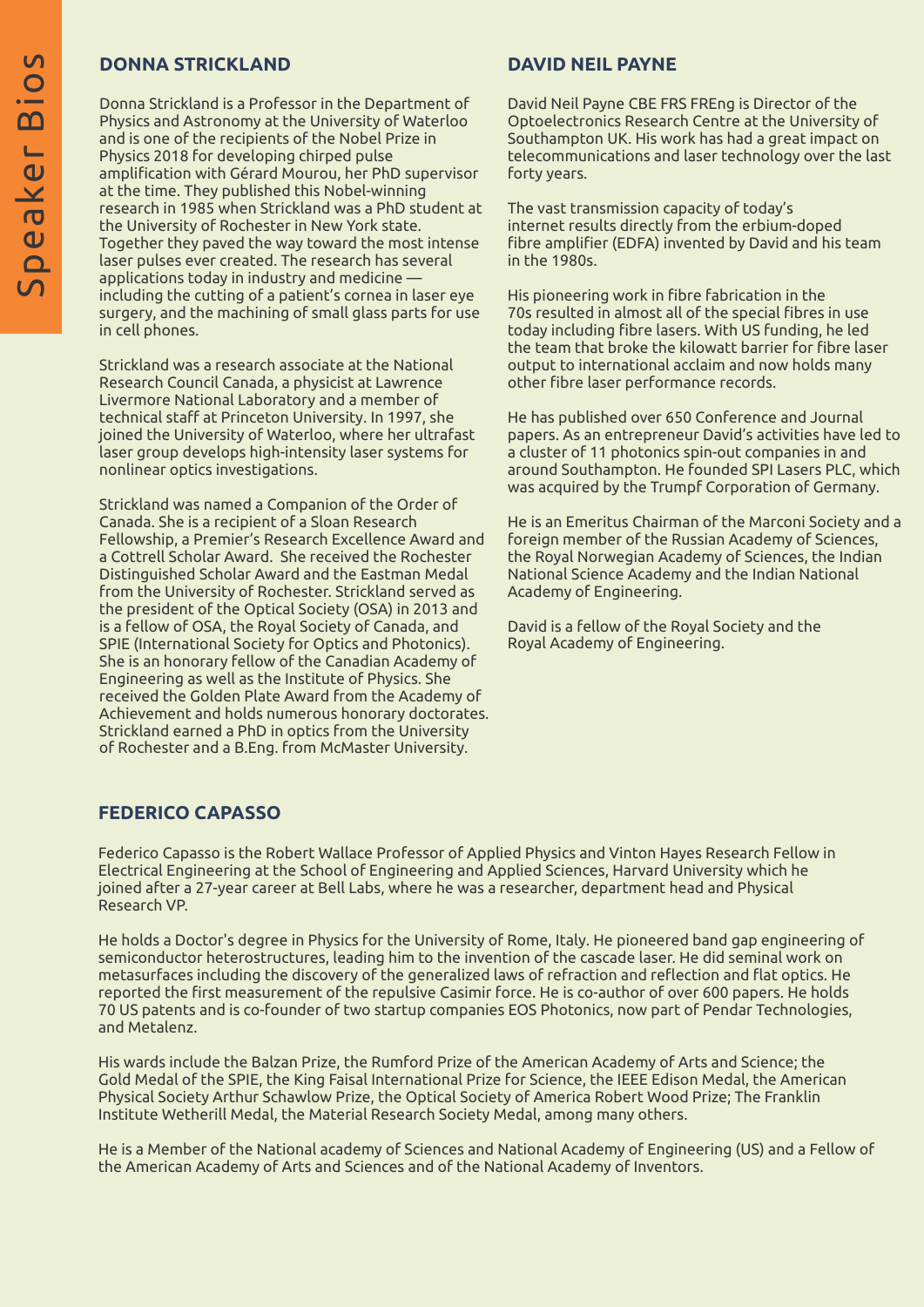#### **JOHN DUDLEY**

John Dudley is a Professor of Physics at the University of Bourgogne Franche-Comté working at the CNRS Institute FEMTO-ST in Besancon, France.

His research covers broad areas of optical science and he has published extensively in fields of ultrafast source development, nonlinear optics, and extreme events and rogue waves. He has received a number of national and international distinctions, including the CNRS Médaille d'Argent, the Edgerton Award from SPIE, and the Wood Prize from OSA. He is a Fellow of OSA, IEEE, EOS, SPIE, IOP and an Honorary Fellow of the Royal Society of New Zealand. He has worked on international outreach initiatives with UNESCO since 2014, and currently chairs the International Day of Light Steering Committee.

#### **KENNETH GRATTAN**

Kenneth T.V. Grattan received the B.Sc. (Hons.) degree in physics in 1974 and the Ph.D. degree in laser physics from Queen's University, Belfast, UK in 1978 and the D.Sc. degree from City University in 1992 for his work in sensor systems.

After spending about 5 years at the Imperial College of Science and Technology as a Research Fellow he joined City, University of London in 1983 as a "new blood" Lecturer in physics and became a Professor of Measurement and Instrumentation there in 1991. He served City in various capacities as the Head of the department, Associate Dean, the Deputy Dean of the School of Engineering and the first Conjoint Dean of the School of Engineering and Mathematical Sciences and the School of Informatics. He was appointed the Inaugural Dean of the City Graduate School and as a George Daniels Professor of Scientific Instrumentation in 2013 and as the Royal Academy of Engineering Research Chair in 2014.

Prof. Grattan holds several patents for instrumentation systems for monitoring in industry using optical techniques and has authored/ co-authored over 700 refereed publications in major international journals and conferences and co-edited a five-volume topical series on Optical Fiber Sensor Technology. He received the Callendar Medal of the Institute of Measurement and Control in 1992, and twice the Honeywell Prize for published work, as well as the Sir Harold Hartley Medal in 2012 for distinction in the field of instrumentation and control.

Prof Grattan served as Chairman of the Science, Education and Technology of the Institution of Electrical Engineers (now IET) and the Applied Optics Division, Institute of Physics and was the President of the Institute of Measurement and Control during 2000. He has served on the Councils of all three of these professional bodies. He was elected as the President of the International Measurement Confederation in 2014, serving from 2015 to 2018. He was elected to the Royal Academy of Engineering, the U.K. National Academy of Engineering, in 2008 and received the national honour of Officer of the Order of the British Empire (OBE) in 2018 from Her Majesty the Queen.

#### **CHENNUPATI JAGADISH**

Jagadish is a Distinguished Professor and Head of Semiconductor Optoelectronics and Nanotechnology Group in the Research School of Physics, Australian National University.

He has served as Vice-President and Secretary Physical Sciences of the Australian Academy of Science during 2012-2016. He is currently serving as Past President of IEEE Photonics Society, Past President of Australian Materials Research Society. Prof. Jagadish is the Editor-in-Chief of Applied Physics Reviews, Editor of 3 book series and serves on editorial boards of 19 other journals. He has published more than 930 research papers (660 journal papers), holds 5 US patents, co-authored a book, co-edited 13 books and edited 12 conference proceedings and 17 special issues of Journals.

He has won the 2000 IEEE Millennium Medal and received Distinguished Lecturer awards from IEEE NTC, IEEE LEOS and IEEE EDS. He is a Foreign Member of US National Academy of Engineering, Fellow of the Australian Academy of Science, Australian Academy of Technological Sciences and Engineering, The World Academy of Sciences, US National Academy of Inventors, Indian National Science Academy, Indian National Academy of Engineering, Indian Academy of Sciences, IEEE, APS, MRS, OSA, AVS, ECS, SPIE, AAAS, FEMA, APAM, IoP (UK), IET (UK), IoN (UK) and the AIP.

He received many awards including IEEE Pioneer Award in Nanotechnology, IEEE Photonics Society Engineering Achievement Award, OSA Nick Holonyak Jr Award, Welker Award, IUMRS Somiya Award, UNESCO medal for his contributions to the development of nanoscience and nanotechnologies and Lyle medal from Australian Academy of Science for his contributions to Physics, Beattie Steel Medal from Australian Optical Society and IEEE Education Award from Electron Devices Society. He has received Australia's highest civilian honor, AC, Companion of the Order of Australia, as part of 2016 Australia day honors from the Governor General of Australia for his contributions to physics and engineering, in particular nanotechnology.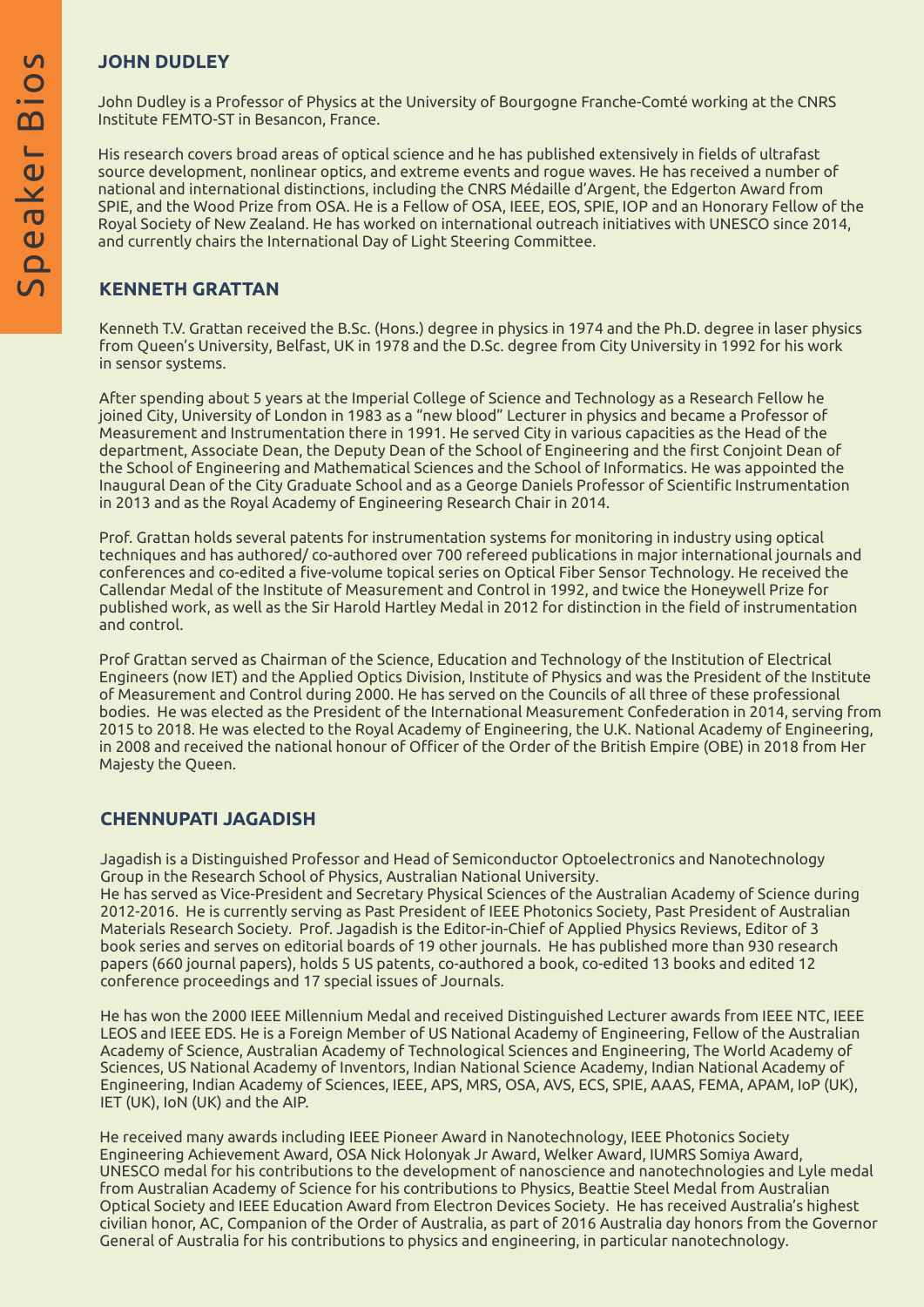#### **WH KNOX**

Wayne H. Knox obtained BS (1979) and PhD degrees (1983) at The Institute of Optics, University of Rochester in Rochester, NY. He went to Bell Labs in Holmdel NJ in 1984 and worked as a Postdoctoral Fellow, was promoted to Member of Technical Staff in 1985 and to Distinguished Member of Technical Staff in 1990.

In 1997, he was promoted to Director of the Advanced Photonics Research Department where he was responsible for forward-looking research in a number of areas related to advanced technologies in telecommunications in long-haul, access and Metro networks. He is a Fellow of the Optical Society of America and a Fellow and Life member of the American Physical Society, in 1990 won the National Academy of Sciences W.O. Baker Award for Initiatives in Research.

In 1999 he won the Richtmyer Award for Physics teaching from the American Association of Physics Teachers. He has authored over 200 publications and has 51 or more patents granted or pending, and has chaired many international professional society meetings. In April 2001 he returned to The Institute of Optics as Director (2001- 2011) and Professor of Optics where he currently carries out a research program in ultrafast nonlinear optics and applications in vision correction. He is also Professor of Physics, Materials Science and Vision Science, and Chief Science Officer at Clerio Vision, a company that he co-founded in 2014. He was recently inducted as Fellow of the National Academy of Inventors.

#### **A. K. SOOD**

A.K. Sood, FRS is Year of Science Chair Professor in Department of Physics at Indian Institute of Science, Bangalore. He was the President of the Indian National Science Academy (2017-2019), President of the Indian Academy of Sciences (2010-2012) and the Secretary General of The World Academy of Sciences (TWAS) (2013-2018). Currently, he is a member of the Science, Technology and Innovation Advisory Council of the Prime Minister of India.

Prof. Sood's research interests include Physics of Nano systems such as graphene and other 2D materials and soft condensed matter, with a strong focus on innovative experiments. The latter includes the flow behavior such as rheochaos, nonequilibrium phase transitions, deconstruction of glass physics using colloid experiments, active matter and stochastic thermodynamics. The experimental probes used for exploring physics at nanoscale are Raman spectroscopy, Ultrafast time resolved spectroscopies including terahertz spectroscopy, transport measurements and x-ray diffractions He has published more than 415 papers in international journals and holds a few national and International patents.

His work has been recognized by way of many honors and awards .These include the Fellowship of the Royal Society ( FRS), all the three science academies of India and TWAS; the civilian honor, Padma Shri by Government of India, S.S. Bhatnagar Prize, G.D. Birla Award, TWAS Prize in Physics, FICCI Prize, Goyal Prize, M.N. Saha Award and Millennium Gold Medal of Indian Science Congress, Sir C.V. Raman Award of UGC, Homi Bhabha Medal of Indian National Science Academy, DAE Raja Ramanna Award of JNCASR, National Award in Nanoscience and Nanotechnology by Government of India, Nano Award by Government of Karnataka, G.M. Modi Award of Science and R D Birla Award for Excellence in Physics by Indian Physics Association. He is Associate Editor of ACS Nano and Executive Editor of Solid-State Communications.

#### **BRIAN CULSHAW**

Past President SPIE, University of Strathclyde, Glasgow, UK

#### **AJOY GHATAK**

M N Saha Distinguished Chair Professor - National Academy of Science India (NASI) and Former Professor, IIT Delhi, India

#### **DIBAKAR ROY CHOWDHURY**

Professor and Head, Dept of Physics, Mahindra University, Hyderabad, India

### **ANURAG SHARMA**

JC Bose Fellow, Emeritus Professor, IIT Delhi, India

#### **YAJ MEDURY**

Vice Chancellor, Mahindra University **Chair** - Inauguration & Valedictory function

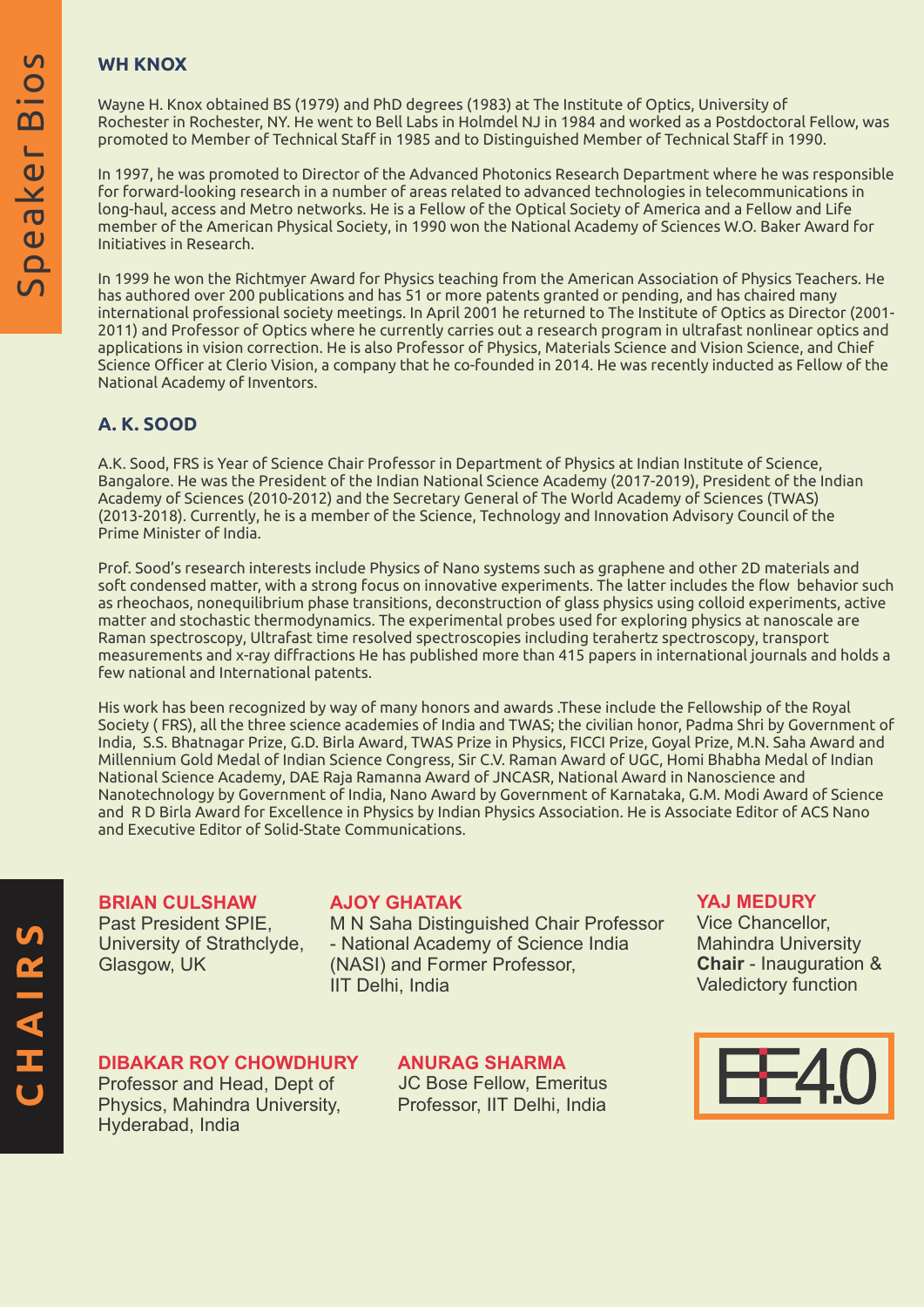

**Moderator: Bishnu P Pal** Dean (Academics), Mahindra University, Hyderabad, India

#### **ENGINEERING EDUCATION 4.0: LASERS, OPTICS & PHOTONICS** *(A Virtual Conference)*

INAUGURATION: 22nd JULY, 2020 / 4.00 pm – 4.10 pm

**Session I - Nanophononics and Light-Matter interactions [4.10 pm – 5.20 pm] Chair: Anurag Sharma**, J C Bose Fellow, Emeritus Professor, Physics Department IIT Delhi, India

**Plenary talk 1: Chennupati Jagadish**, Past President of IEEE Photonics Society, Australian National University Canberra Australia - 4.10 pm - 4.45 pm (Australia: 8.40 pm – 9.15 pm) *Semiconductor Nanowires for Optoelectronics and Energy Applications*

**Plenary talk 2: Ajay Sood**, FRS, Past President of Indian National Science Academy - New Delhi, Indian Institute of Science Bangalore, India - 4.45 pm -5.20 pm *Unravelling Dance of Electrons and Atoms in Solids using Ultrafast Spectroscopy*

**Session II - Lasers in optical sensing and fundamental research [5.20 pm - 6.30 pm]** [BST 12.50 pm – 2.00 pm] **Chair: Brian Culshaw**, Past President SPIE, EEE Department, University of Strathclyde, Glasgow UK

**Plenary talk 3: Ken Grattan**, OBE, City, University of London, UK - 5.20 -5.55 pm (BST: 12.50 pm – 1.25 pm) *Optical fiber sensors: better solutions for Challenging Industrial Measurement Problems*

**Plenary talk 4: John Dudley,** Chair of IDL2020 Steering Committee, University of Bourgogne Franche-Comté, CNRS Institute FEMTO-ST in Besancon, France - 5.55 pm – 6.30 PM (France: 2.25 pm – 3.00 PM; BST 1.25 pm - 2.00 pm)

*Light, Lasers and the Nobel Prize*

**Session III - Exotic lasers and Biophotonics [6.30 pm - 7.40 pm] Chair: Dibakar Roy Chowdhury**, Physics Department, Mahindra University Hyderabad India

**Plenary talk 5: Federico Capasso**, SEAS, Harvard University, Cambridge, Boston, USA - 6.30 pm – 7.05 pm (EDT: 9.00 am – 9.35 am) *From quantum cascade lasers to compact widely tunable molecular lasers spanning the THz gap* 

**Plenary talk 6: Wayne Knox**, Institute of Optics, Rochester, NY, USA - 7.05 pm – 7.40 pm (EDT: 9.35 am – 10.45 am) *Nonlinear Optics and Femtosecond Lasers Power Non-invasive Vision Correction*

**Session IV - High-power Lasers & Optical Fiber Internet [7.40 pm – 8.50 pm] Chair: Ajoy Ghatak**, M N Saha Distinguished Chair Professor of NASI and Former Professor IIT Delhi

Keynote talk 1: **Donna Strickland**, Nobel Laureate, Department of Physics and Astronomy, University of Waterloo, Ontario, Canada - 7.40 pm – 8.15 pm (EDT: 10.45 am – 11.20 am) *From Nonlinear Optics to High-Intensity Laser Physics*

**Keynote talk 2: Sir David Neil Payne**, ORC, University of Southampton, UK - 8.15 pm – 8.50 pm (BST 3.45 pm – 4.20 pm) *Silica and the Global Internet*

VALEDICTORY: 8.50 pm -9.00 pm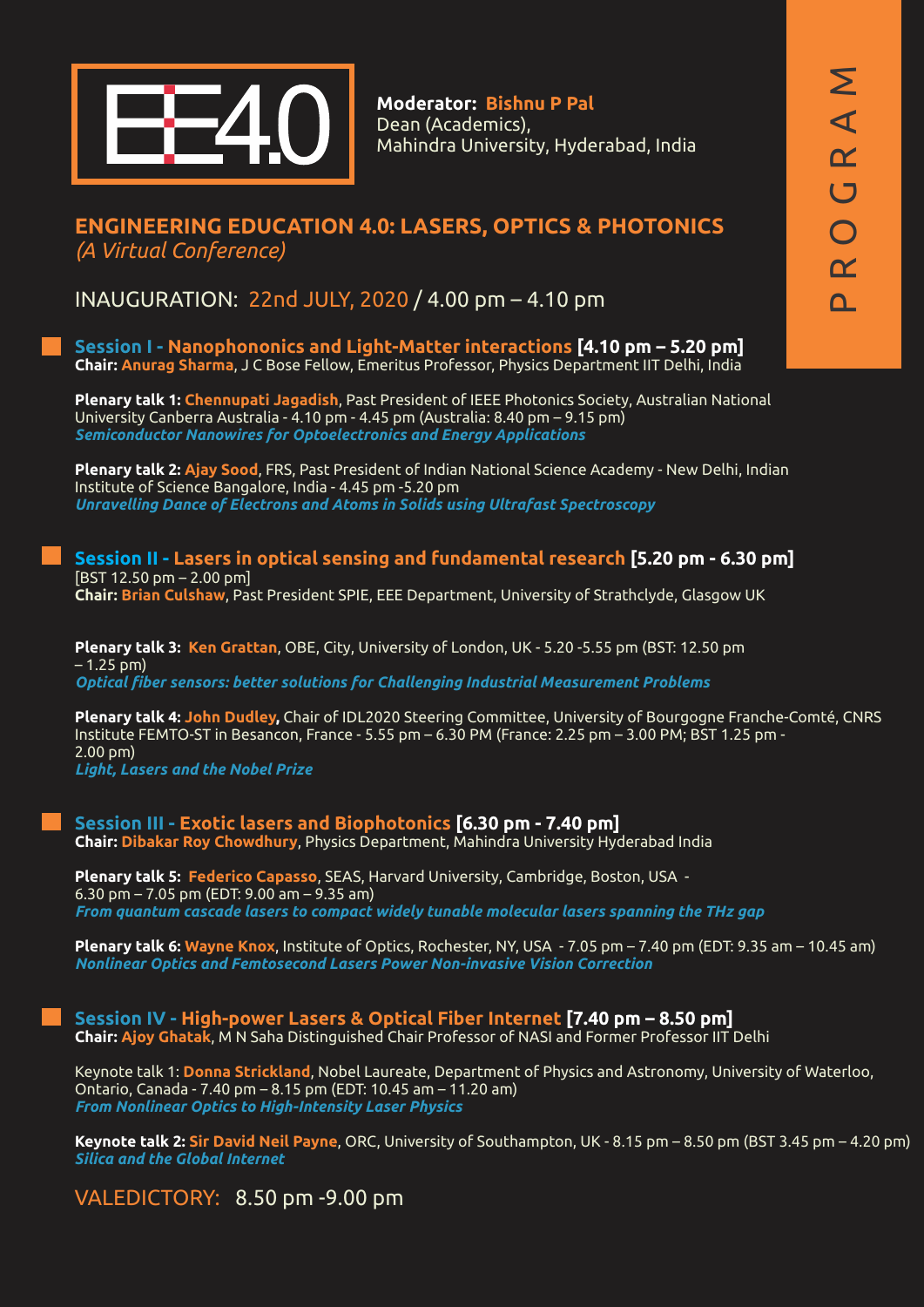#### **From Nonlinear Optics to High-Intensity Laser Physics**

#### **Donna Strickland**

**University of Waterloo (Nobel Laureate), Ontario N2L 3G1 Canada https://uwaterloo.ca/physics-astronomy/people-profiles/donna-strickland Department of Physics & Astronomy email: strickland@uwaterloo.ca /** 



The laser increased the intensity of light that can be generated by orders of magnitude and thus brought about nonlinear optical interactions with matter. Chirped pulse amplification, also known as CPA, changed the intensity level by a few more orders of magnitude and helped usher in a new type of lasermatter interaction that is referred to as high-intensity laser physics. In this talk, I will discuss the differences between nonlinear optics and high-intensity laser physics. The development of CPA and why short, intense laser pulses can cut transparent material will also be included. I will also discuss future applications.

#### **Silica and the Global Internet**

#### **David N. Payne**

**Optoelectronics Research Center, Southampton University Southampton, UK, SO17 1BJ email: dnp@orc.soton.ac.uk https://zepler.soton.ac.uk/people/dnp**

The internet is perhaps the most important and life-changing invention of the 20th century. It required the invention of a new global communication medium capable of carrying vast quantities of information across trans-oceanic distances, reliably, cheaply and efficiently. Unpredictably, this turned out to be optical fibres made from the two most common elements of the earth's crust, silicon and



oxygen (silica). As the internet traffic grows by some estimates at 60%/annum there is constant pressure to find more fibre capacity, although at \$8/km the option remains to simply install more fibre, rather than find better fibres. However, in some applications where small volume, reduced transit time or better phase stability is critical, there will be a role for advanced designs such as hollowcore or multi-core fibres. Transit time and stability is becoming increasingly important for global timing, time-stamping for financial trading, 5G wireless (where the density of masts is determined by the delay between them) and autonomous vehicles.

With the huge increase in data traffic comes a headache in how to store the information for the requisite period of time that is often mandated by banks and government – up to several hundred years. A new storage medium based once again on silica appears a leading contender to replace today's tape units. The technique, known as 5D storage because of the way each bit can be written and read, provides both high storage density and the extraordinary lifetime estimated at 1020 years.

The parallel field of high-power fibre lasers also relies on silica fibre. This field has seen a revolution in industrial laser processing and the market has grown to several \$B/annum. Because of its robust, monolithic nature and its efficiency, the fibre laser is finding favour in defence applications as well. With its extraordinary combination of low expansion coefficient and high optical damage, silica is the unassailable material of choice for this hugely important industrial market.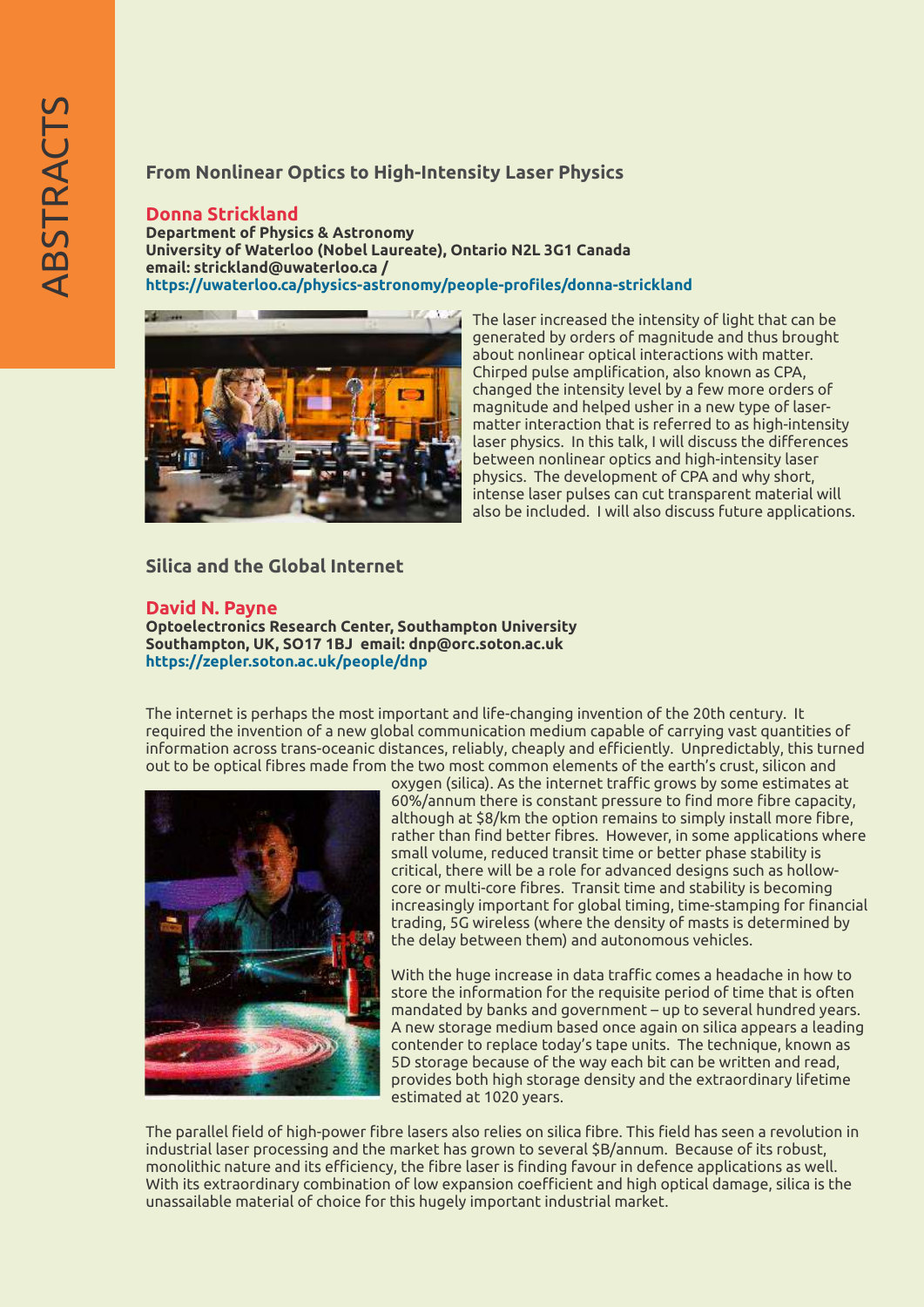#### **Light, Lasers and the Nobel Prize**

#### **John M Dudley**

**Department of Optics, Institut FEMTO-ST, CNRS-University of Franche-Comté 15B Avenue des Montboucons, Besançon, France email: john.dudley@univ-fcomte.fr https://members.femto-st.fr/john-dudley/en**

The Year 2020 represents the 60th anniversary of the first successful operation of the laser, and is a timely reminder of how basic science has the power to impact dramatically on society. Indeed, the United Nations now recognizes the date of first laser operation as the International Day of Light,



celebrated annually on 16 May. The 60th anniversary of the laser provides an ideal occasion to reflect on the many ways that lasers have revolutionized the world. Moreover, from a fundamental perspective, light science and technologies are key components of basic research, and are regularly recognized at the highest level by award of the Nobel Prize. This talk will review some elements from the history of the laser, which will take us on a tour of 120 years of Nobel Prize history, allowing us to appreciate how the study of light has allowed us to understand the world around us - from the fundamental properties of atoms to the cosmological scale and the study of new

exoplanets orbiting distant stars.

**From Quantum Cascade Lasers to Compact Widely Tunable Molecular Lasers Spanning the THz-gap** 

#### **Federico Capasso**

**Cambridge, MA 02138, USA email: capasso@seas.harvard.edu John A. Paulson School of Engineering and Applied Sciences, Harvard University, https://capasso.seas.harvard.edu/**

Quantum Cascade Lasers have become in the last ten years the dominant source of mid-IR radiation



with a wide range of applications in the molecular fingerprint region. The THz region (100 GHz to 3 THz) has on the other hand been conspicuously devoid of suitable efficient compact and tunable lasers. We have realized compact, widely frequency-tunable, bright THz lasers: gas-phase molecular laser based on rotational population inversions optically pumped by a quantum cascade laser. By identifying the essential parameters that determine the suitability of a molecule for a terahertz laser, almost any rotational transition of almost any molecular gas can be made to lase. Nitrous oxide is used to illustrate the broad tunability over 37 lines spanning 0.251 to 0.955 terahertz, each with kilohertz linewidths. Our analysis shows that laser lines spanning more than 1 terahertz with powers greater than 1 milliwatt are possible from many

molecular gases pumped by quantum cascade lasers. We expect a wide range of scientific and technological applications to be opened by such lasers.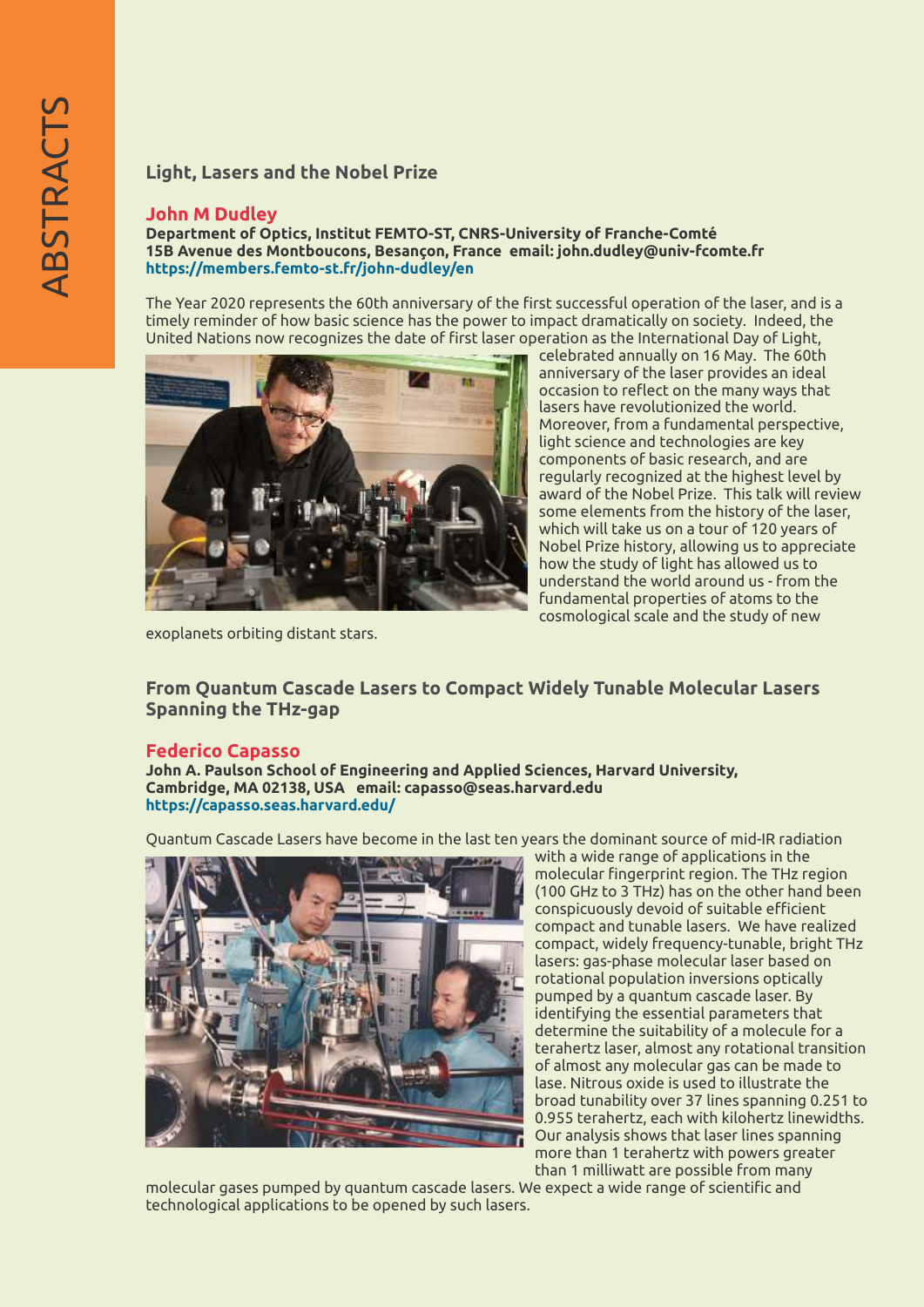#### **Semiconductor Nanowires for Optoelectronics and Energy Applications**

#### **Chennupati Jagadish**

**https://physics.anu.edu.au/contact/people/profile.php?ID=106 The Australian National University, Canberra, ACT 2601, Australia Research School of Physics email: c.jagadish@ieee.org**



Semiconductors have played an important role in the development of information and communications technology, solar cells, solid state lighting. Nanowires are considered as building blocks for the next generation electronics and optoelectronics. In this talk, I will introduce the importance of nanowires and their potential applications and discuss about how these nanowires can be synthesized and how the shape, size and composition of the nanowires influence their structural and optical properties. I will present results on axial and radial heterostructures and how one can engineer the optical properties to obtain high performance lasers, THz detectors, solar cells and to engineer neuronal networks. Future

prospects of the semiconductor nanowires will be discussed.

#### **Nonlinear Optics and Femtosecond Lasers Power Non-invasive Vision Correction**

#### **Wayne H. Knox**

**University of Rochester, and Chief Science Officer Clerio Vision, Inc. Rochester NY 14627 Professor of Optics, Physics, Materials Science and Vision Science www.whknox.com email: wknox@optics.rochester.edu** 



The field of femtosecond micro-machining has rapidly grown from early observations of laser induced damage in various materials to an important application area today. In this talk, I discuss one specific application area: vision correction. We have demonstrated that focused femtosecond laser pulses over a wide range of laser parameters such as wavelength, repetition rate, power, pulse width and numerical aperture can produce strongly localized refractive index changes in important ophthalmic materials such as human cornea and hydrogels for custom contact lens and adjustable intraocular lens applications. We discuss a nonlinear optics-based photochemical model that we have developed. It has

been successfully applied over a wide range of parameters. We also discuss device results sand applications.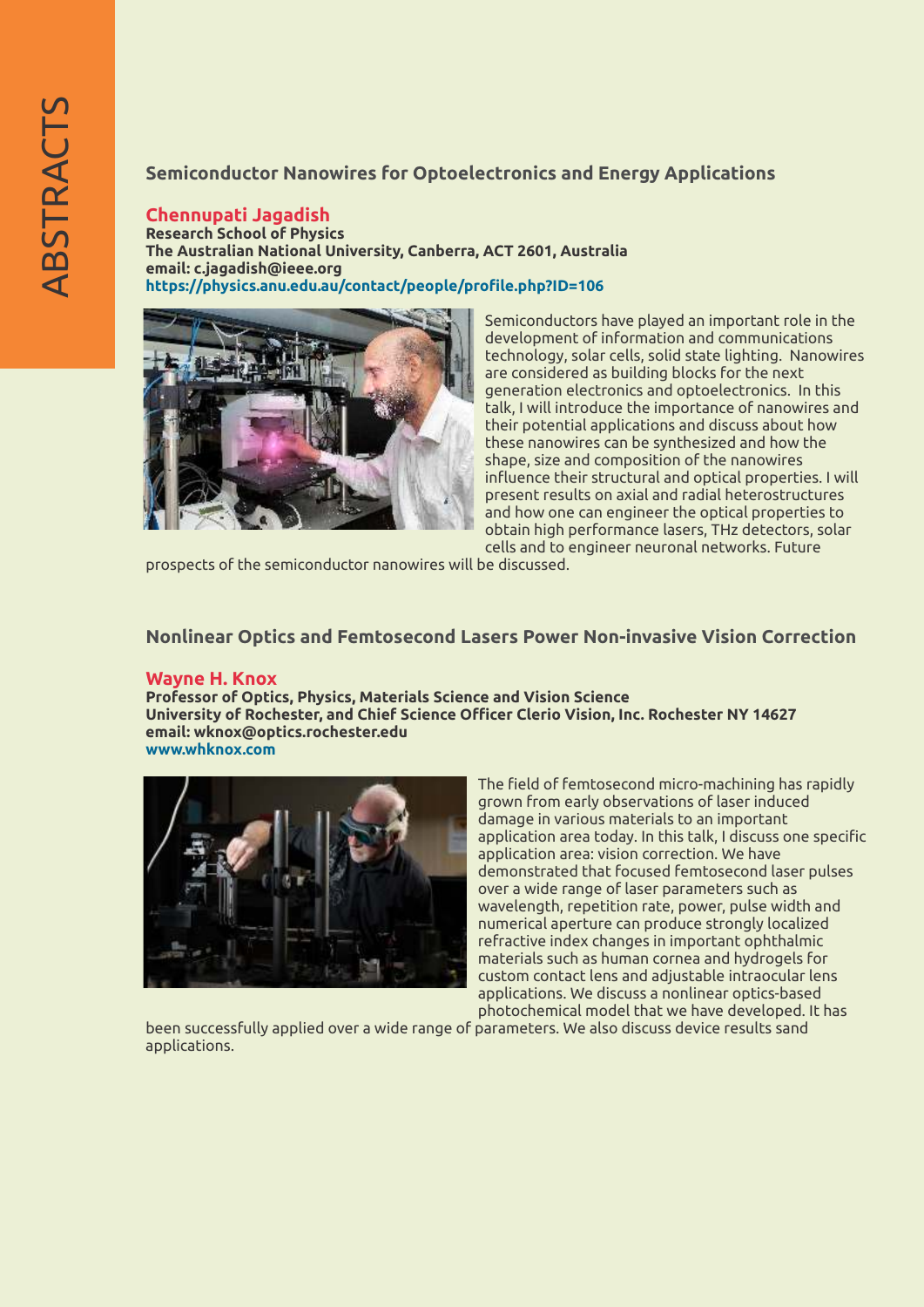#### **Optical Fibre Sensors: Better Solutions for Challenging Industrial Measurement Problems**

#### **K T V Grattan and T Sun**

**Photonics & Instrumentation Research Centre email: K.T.V.Grattan@city.ac.uk https://www.city.ac.uk/people/academics/ken-grattan City, University of London London, EC1V 0HB, United Kingdom**



Optical Fibre Sensors have been developed extensively now over some four decades – created to address a range of challenging industrial applications where conventional sensors often are badly conditioned for important monitoring needs. Systems are required to enhance safety, to allow assets to be used for longer, to schedule repair and maintenance better and to create a more cost effectively and improve the working environment for us all. As an example, the demands of electric and autonomous transport, be it on land, sea or air, as well as energy generation and distribution and robotics make enormous demands for better sensor systems.

This talk will review the essential background to and history of optical fibre sensors and then look at how a range of optical fibre-based techniques can be applied to problems such as those highlighted and offer alternative, and better solutions to those from current technologies be they electronic, hydraulic, electrochemical, and analogue or digital – revealing solutions which have the potential readily to be adopted by industry. The work will review a number of 'case studies', where working in collaboration with industry and researchers across the world, new and

practical solutions to key problems have been found and implemented in-the-field, not just as laboratory demonstrations.

#### **Unravelling Dance of Electrons and Atoms in Solids Using Ultrafast Spectroscopy**

#### **A.K. Sood**

**Department of Physics, Indian Institute of Science Email: asood@iisc.ac.in www.physics.iisc.ac.in/~asood Bangalore, India.** 



In recent years, ultrafast time-resolved spectroscopies have proved to be excellent probes to understand photo-physics of quantum materials - be it in bulk or in nano-dimensions. Ultrafast lasers offer unique possibilities to control and probe transient processes in nano materials. Following photoexcitation by a femtosecond laser pulse, the carrier dynamics includes many important processes like thermalization, energy relaxation, exciton formation and spin dynamics which are impacted by dimensionality. Their understanding is crucial not only for many optoelectronic applications, but also to gain a deeper understanding of physical processes in nanomaterials.

My talk will discuss our recent work on a novel system, namely an

excitonic insulator (EI) which hosts a condensate of electron-hole pairs in its ground state. We use a spatially resolved pump-probe microscopy technique to investigate the propagation of photoinduced excitations in a proposed EI, Ta2NiSe5. Below the critical temperature for the EI phase (328 K), we observe the propagation, for distances of up to 1 m, of coherent oscillatory modes at velocities typical of electronic excitations [1]. We show that the origin of this effect is the mixing between the phonon mode and the phase mode, which supports the excitonic origin of the ordered state in Ta2NiSe5.

[1] Paolo Andrich, Hope M. Bretscher, Yuta Murakami, Denis Gole, Benjamin Remez, Prachi Telang, Anupam Singh, Luminita Harnagea, Nigel R. Cooper, Andrew J. Millis, Philipp Werner, A. K. Sood, and Akshay Rao, arXiv:2003.1079902 (March25,2020)